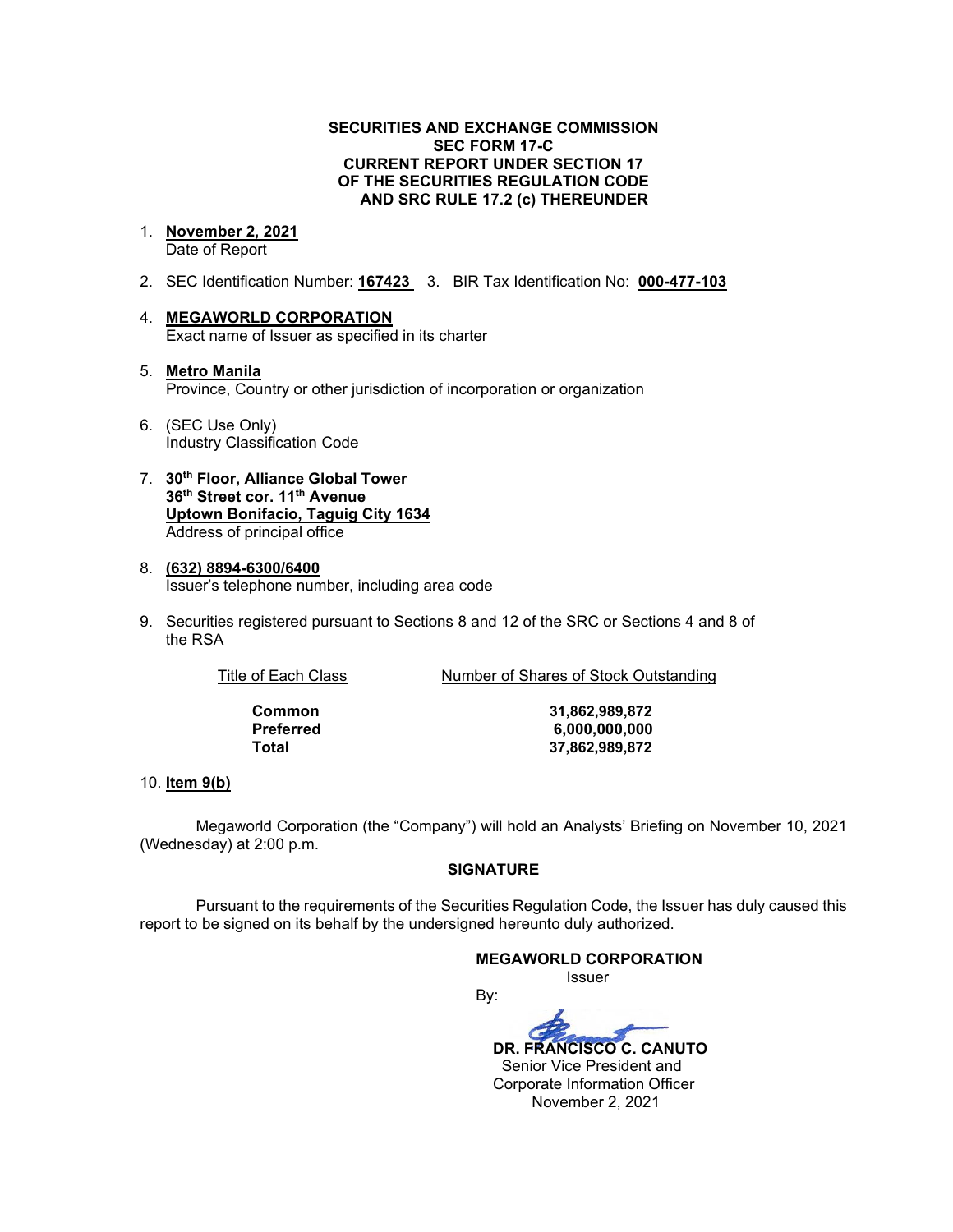

### **MEG Nine Months 2021 Results Briefing**

Megaworld Corporation will hold an Analysts' Briefing on the Company's financial and operating results for the Nine Months 2021.

Details as follows:

| <b>Type</b> | $\mathbb{R}^n$ | <b>Analysts' Briefing</b>                          |
|-------------|----------------|----------------------------------------------------|
| Subject     | $\sim 1000$    | <b>MEG 9M 2021 Financial and Operating Results</b> |
| Date        | $\mathcal{L}$  | <b>November 10, 2021</b>                           |
| Time        |                | 02:00 PM                                           |

The briefing will be done online through a video conference facility. Interested participants may send their confirmation before November 9, 2021 to Liezel B Endrano at [lendrano.global@megaworldcorp.com](mailto:lendrano.global@megaworldcorp.com) and/or Jelynn Tuquero at [jtuquero.global@megaworldcorp.com](mailto:jtuquero.global@megaworldcorp.com) who will share the registration link for the event. Only confirmed participants may be allowed to join the briefing.

Thank you.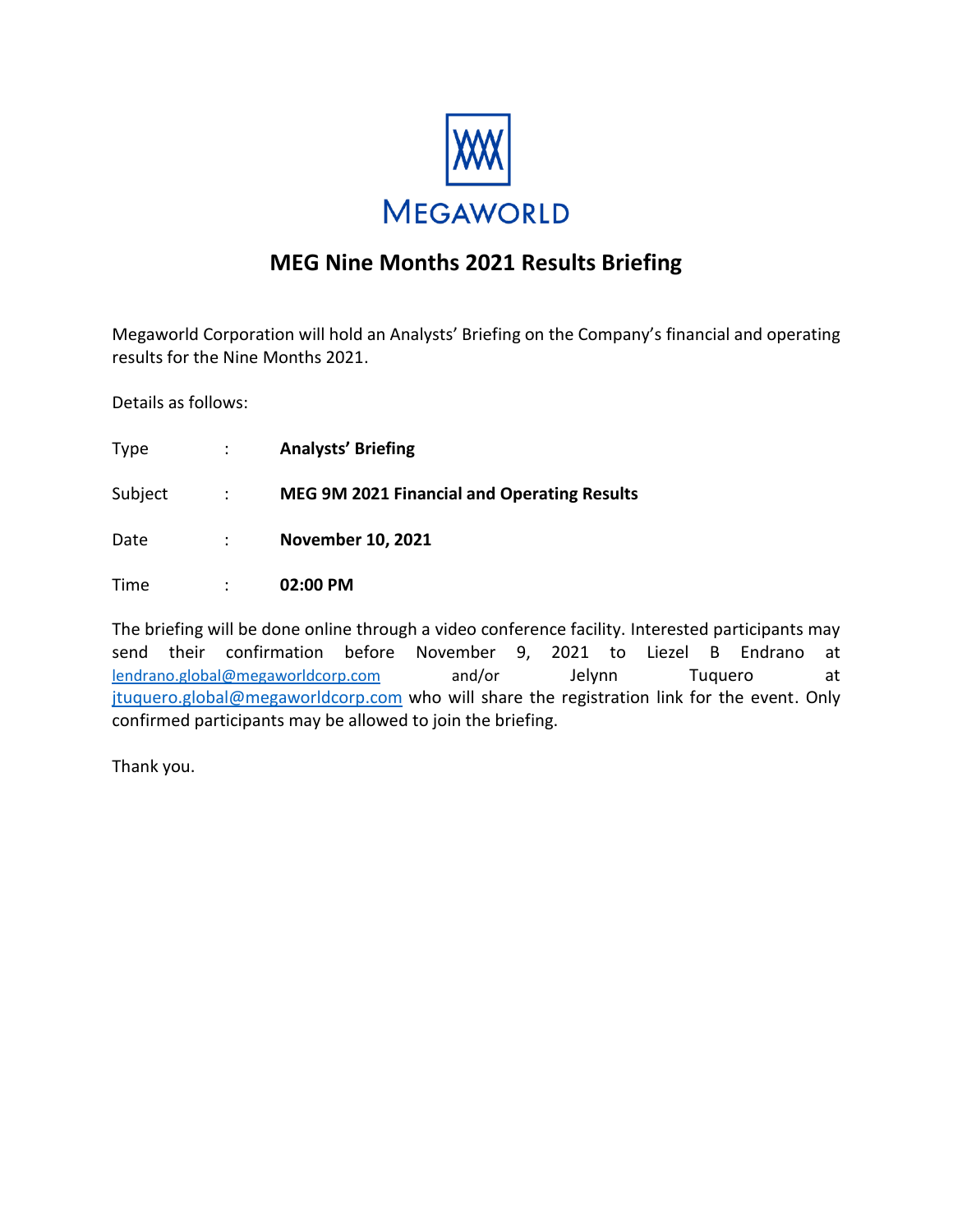## **SECURITIES AND EXCHANGE COMMISSION SEC FORM 17-C**

### **CURRENT REPORT UNDER SECTION 17 OF THE SECURITIES REGULATION CODE AND SRC RULE 17.2(c) THEREUNDER**

| 1. Date of Report (Date of earliest event reported)<br>Nov 2, 2021                                                                                                     |                                                                                                   |  |  |  |
|------------------------------------------------------------------------------------------------------------------------------------------------------------------------|---------------------------------------------------------------------------------------------------|--|--|--|
| 2. SEC Identification Number                                                                                                                                           |                                                                                                   |  |  |  |
| 167423                                                                                                                                                                 |                                                                                                   |  |  |  |
| 3. BIR Tax Identification No.                                                                                                                                          |                                                                                                   |  |  |  |
| 000-477-103                                                                                                                                                            |                                                                                                   |  |  |  |
| 4. Exact name of issuer as specified in its charter                                                                                                                    |                                                                                                   |  |  |  |
| <b>MEGAWORLD CORPORATION</b>                                                                                                                                           |                                                                                                   |  |  |  |
| 5. Province, country or other jurisdiction of incorporation                                                                                                            |                                                                                                   |  |  |  |
| <b>Metro Manila</b>                                                                                                                                                    |                                                                                                   |  |  |  |
| 6. Industry Classification Code(SEC Use Only)                                                                                                                          |                                                                                                   |  |  |  |
| 7. Address of principal office<br>30th Floor, Alliance Global Tower 36th Street cor. 11th Avenue Uptown Bonifacio,<br><b>Taguig City</b><br><b>Postal Code</b><br>1634 |                                                                                                   |  |  |  |
|                                                                                                                                                                        | 8. Issuer's telephone number, including area code                                                 |  |  |  |
|                                                                                                                                                                        | (632) 8894-6300/6400                                                                              |  |  |  |
|                                                                                                                                                                        | 9. Former name or former address, if changed since last report                                    |  |  |  |
| N/A                                                                                                                                                                    |                                                                                                   |  |  |  |
|                                                                                                                                                                        | 10. Securities registered pursuant to Sections 8 and 12 of the SRC or Sections 4 and 8 of the RSA |  |  |  |
| <b>Title of Each Class</b>                                                                                                                                             | Number of Shares of Common Stock Outstanding and Amount of Debt Outstanding                       |  |  |  |
| Common                                                                                                                                                                 | 31,862,989,872                                                                                    |  |  |  |
| Preferred                                                                                                                                                              | 6,000,000,000                                                                                     |  |  |  |
|                                                                                                                                                                        | 11. Indicate the item numbers reported herein                                                     |  |  |  |
| Item $9(b)$                                                                                                                                                            |                                                                                                   |  |  |  |

The Exchange does not warrant and holds no responsibility for the veracity of the facts and representations contained in all corporate disclosures, including financial reports. All data contained herein are prepared and submitted by the disclosing party to the Exchange, and are disseminated solely for purposes of information. Any questions on the data contained herein should be addressed directly to the Corporate Information Officer of the disclosing party.